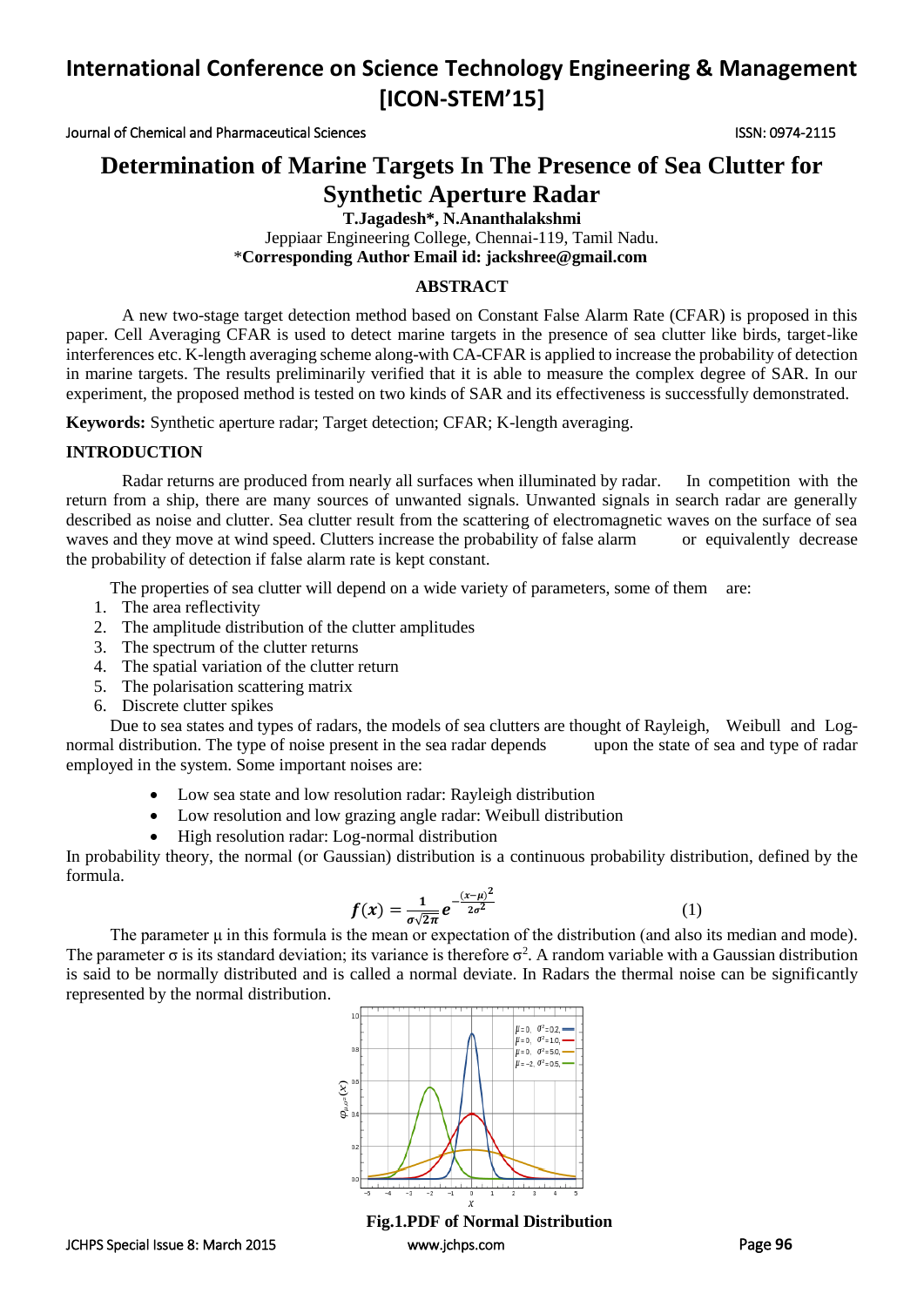#### Journal of Chemical and Pharmaceutical Sciences **ISSN: 0974-2115** ISSN: 0974-2115

Let x be an [absolutely continuous random variable.](http://www.statlect.com/glossary/absolutely_continuous_random_variable.htm) Let its [support](http://www.statlect.com/glossary/support_of_a_random_variable.htm) be the set of positive real numbers:  $R_x=[0,\infty)$ We say that x has a **Chi-square distribution** with k degrees of freedom if its [probability density function](http://www.statlect.com/glossary/probability_density_function.htm) is:

$$
f(x,k) = \begin{cases} \frac{1}{2}x^{\frac{k}{2}-1}e^{-\frac{x}{2}}, & \text{if } x \in \mathbb{R}x\\ 2^{\frac{k}{2}}\varphi(\frac{k}{2})} & \text{if } x \in \mathbb{R}x \end{cases}
$$
 (2)

Where φ(x) denotes th[e Gamma function](https://en.wikipedia.org/wiki/Gamma_function) and Chi-square distribution is a special case of Gamma distribution. In Radars the clutter generated can be prominently represented by the Chi-squared distribution.



 **Figure.2.PDF of Chi-Square distribution**

The model used to represent the observed intensity X, involves compounding tw[o gamma distributions.](http://en.wikipedia.org/wiki/Gamma_distribution) In each case a re-parameterisation of the usual form of the family of gamma distributions is used, such that the parameters are:

1. The mean of the distribution, and

2. The usual shape parameter.

The model is that X has a gamma distribution with mean  $\sigma$  and shape parameter L, with  $\sigma$  being treated as a [random variable](http://en.wikipedia.org/wiki/Random_variable) having another gamma distribution, this time with mean μ and shape parameter ν. The result is that X has the following density function  $(x > 0)$ :

$$
f_X(x;\nu,L) = \frac{2}{x} \left( \frac{L\nu x}{\mu} \right)^{\frac{\nu+\nu}{2}} \frac{1}{\Gamma(L)\Gamma(\nu)} K_{\nu-L} \left( 2\sqrt{\frac{L\nu x}{\mu}} \right),\tag{3}
$$

Where, K is [a modified Bessel function](http://en.wikipedia.org/wiki/Modified_Bessel_function) of the second kind. In this derivation, the K-distribution is a compound [probability distribution.](http://en.wikipedia.org/wiki/Compound_probability_distribution)

#### **MATERIALS AND METHODS**

Detection refers to a common form of adaptive algorithm used in radar systems to detect target returns against a background of noise, clutter and interference. Conversely, if the threshold is too high, then fewer targets will be detected, but the number of false alarms will also be low. A changing threshold can be used, where the threshold level is raised and lowered to maintain a constant probability of false alarm. This is known as constant false alarm rate (CFAR) detection.

**Cell-averaging CFAR:** In most simple CFAR detection schemes, the threshold level is calculated by estimating the level of the noise floor around the cell under test (CUT). This can be found by taking a block of cells around the cell under test (CUT) and calculating the average power level. To avoid corrupting this estimate with power from the CUT itself, cells immediately adjacent to the CUT are normally ignored (and referred to as "guard cells"). The noise estimate can be computed as

$$
\boldsymbol{P}_n = \frac{1}{N} \sum_{m=1}^{N} X_m \tag{4}
$$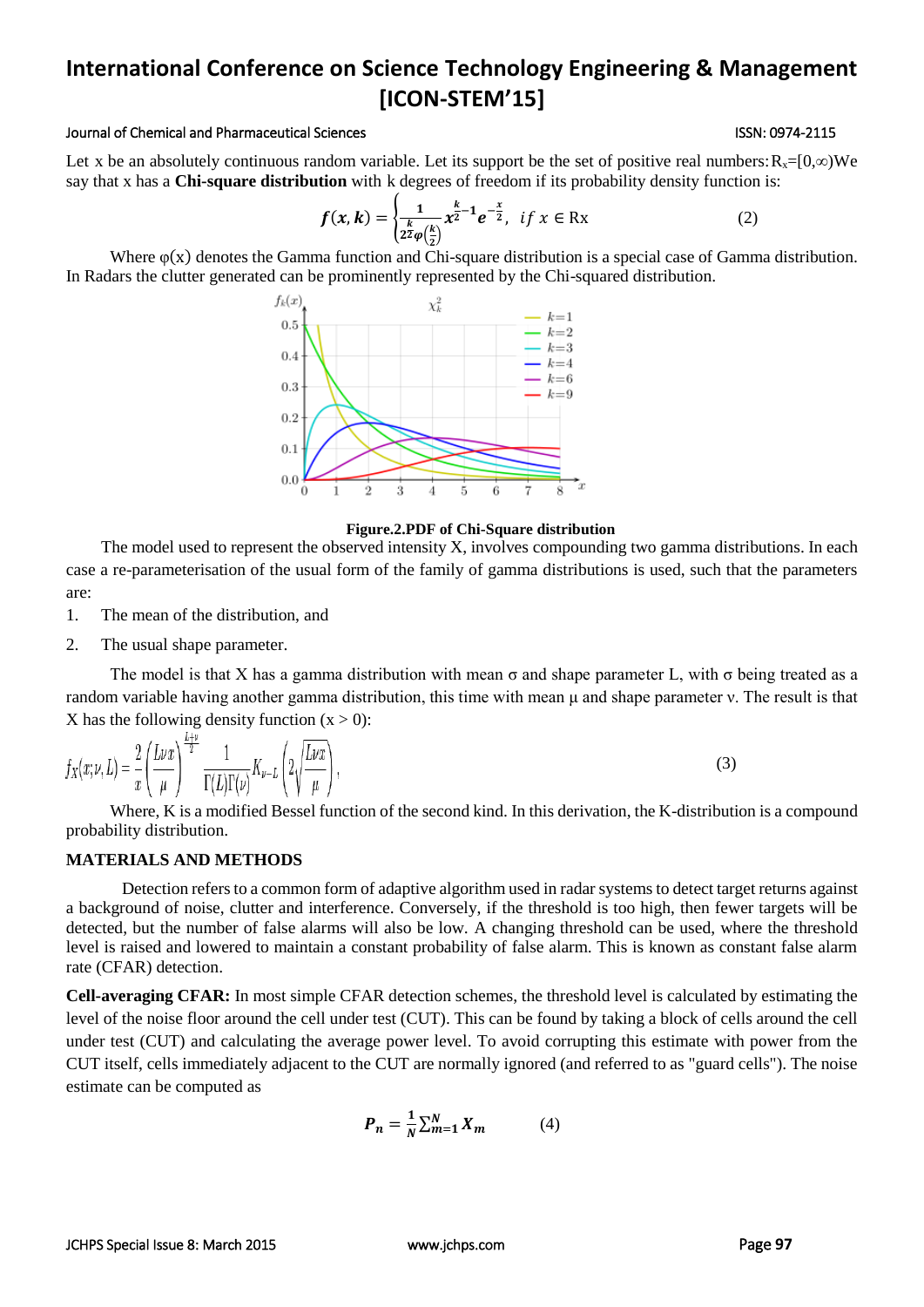Journal of Chemical and Pharmaceutical Sciences ISSN: 0974-2115



**Figure.3.CFAR Test Cells**



**Figure.4.MATLAB processing of CFAR**

### **Formulae used in programming:**

 $T_h = \frac{\left(\sum_{i=1}^{16} RC_L + \sum_{i=1}^{16} RC_R\right) \times K}{16}$ 16 (5)

Here it is also known as Binary Moving Window Detector. Over the N scans the algorithm is run such that, if the number of spikes exceed or equals to M we say target is detected (1) otherwise result is null (0). The role of the constant false alarm rate circuitry is to determine the power threshold above which any return can be considered to probably originate from a target. If this threshold is too low, then more targets will be detected at the expense of increased numbers of false alarms.



**Fig.5.CFAR Results**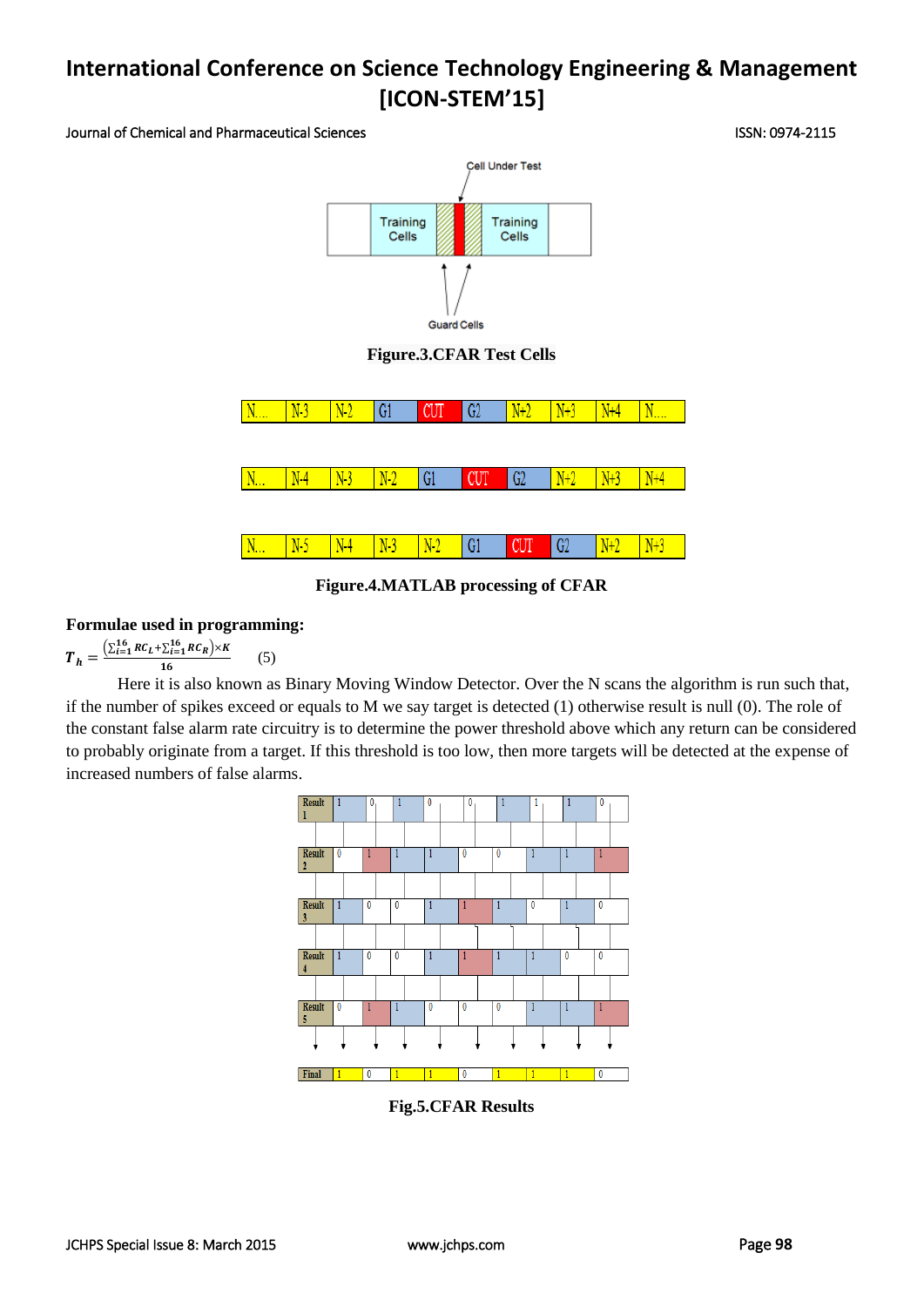#### Journal of Chemical and Pharmaceutical Sciences ISSN: 0974-2115

**K-Length Averaging:** This technique provides us with Space-persistence of marine targets over a predefined range 'k'. There are '5' range cell length moving average. The algorithm records and sums the first 5 cell in a row. The resulting value is rounded to either 0 or 1, thereby indicating the presence of a range extended target (Moving). This happens if 50% of the range cells exceed the threshold. Example:



**Figure.5a.K-Length Averaging**

### **RESULTS AND DISCUSSION**

The 'False spikes' are automatically removed from the data, giving us crisp location of our desired marine targets. T<sub>h</sub> is the Adaptive threshold using CFAR technique.  $RC<sub>L</sub>$  and  $RC<sub>R</sub>$  are the Row Cells on the right, & Row Cells on the left of the guard cells respectively. K is the Multiplication Factor whose value depends on the RADAR parameters. User can choose the value of K as per his requirement in the program.







**Figure.8.Result after fifth and Final Detection result**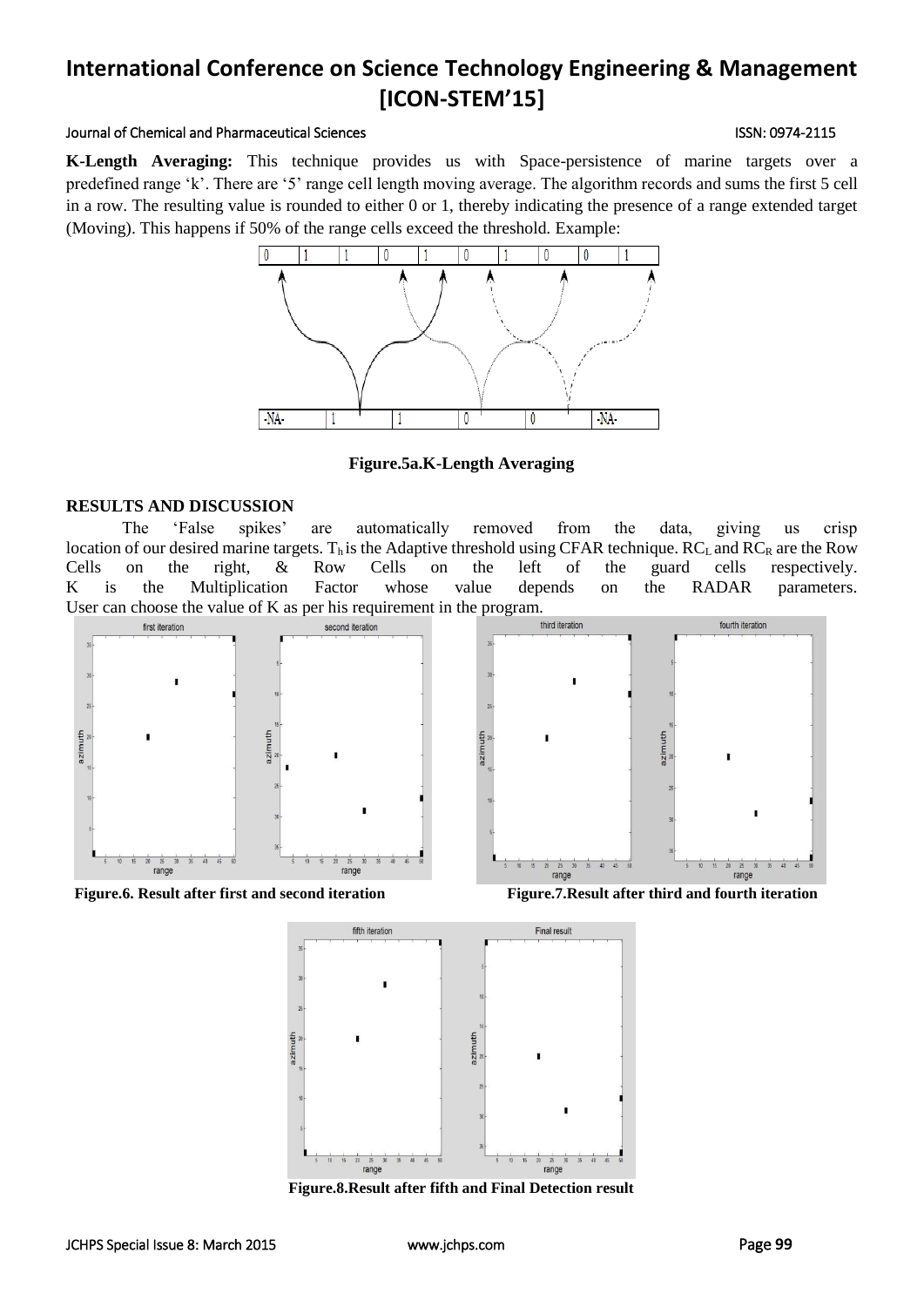Journal of Chemical and Pharmaceutical Sciences ISSN: 0974-2115

Start Input the Multiplication factor Insert the targets **Add Noise Initiate CFAR** Record result of each cycle Plot Required Graphs End

**Figure.10.Comparison of Rayleigh and Normal Distribution**

A target is declared present in the CUT if it is both greater than all its adjacent cells and greater than the local average power level. The estimate of the local power level may sometimes be increased slightly to allow for the limited sample size. This simple approach is called a cell-averaging CFAR (CA-CFAR).



**Distribution**

**Figure.11.Targets Supressed by clutter**

In the radar receiver the returning echoes are typically received by the antenna, amplified, down-converted and then passed through detector circuitry that extracts the envelope of the signal (known as the video signal).